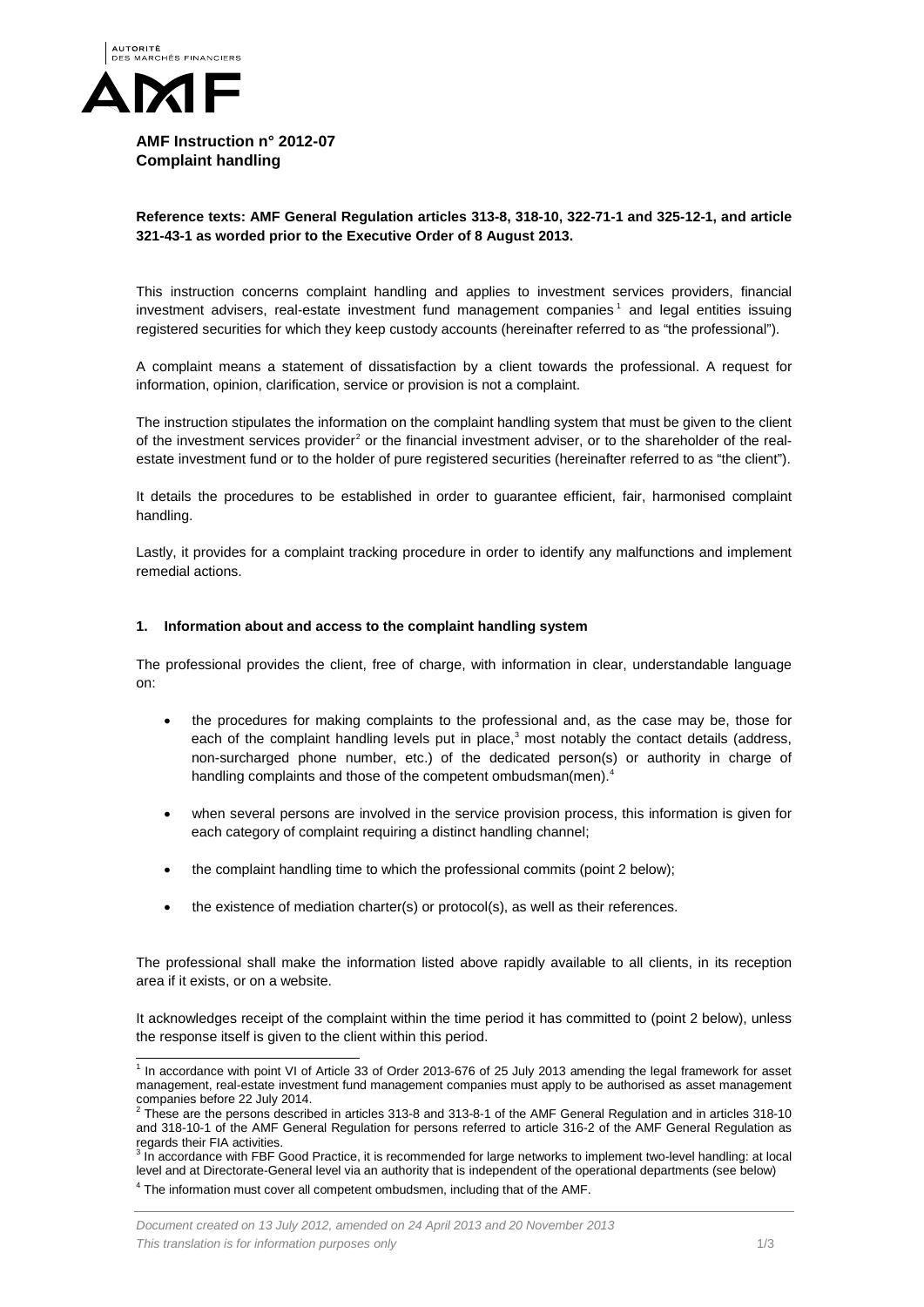

It replies to requests for information from the client about the complaint handling process. It keeps him informed about the process when the time period to which the professional has committed cannot be respected due to the occurrence of special circumstances.

In the event that the complaint is rejected or not satisfied in full or in part, the professional specifies the avenues of appeal in its response to the client, in particular the existence and contact details of the  $competent$  ombudsmen<sup>4</sup>.

The professional must avoid all confusion, in particular in the names of departments or in the letters set to the client, between the professional's own complaint handling departments and the independent mediation system.

When the professional uses direct marketers or tied agents or delegates (hereinafter referred to as "persons acting on behalf of the professional" or "persons acting on its behalf"), it ensures that the information given to the client by these persons is of equivalent standard to that given to its own clients.

As access to the complaint handling system is free of charge, no specific pricing may be applied to the client for handling his complaint.

## **2. Organisation of complaint handling**

The professional must have the necessary resources and procedures to identify letters, telephone calls and emails of complaint and to define the channels for handling them.

It must ensure that the staff member(s) in contact with the client or who receive his requests are adequately trained to identify the complaints received clearly and to use the complaint handling channel(s) appropriately.

The professional puts in place a complaint handling organisation which:

- allows the client to make his complaint to his usual contact person and, if he has not received a satisfactory response from this person, to a dedicated complaint handling authority that is distinct from operational departments, insofar as the extent or the size of the professional's structure so permits.<sup>[5](#page-0-4)</sup>
- when several complaint handling channels exist, $6$  clearly determines:
	- the professionals or departments or, as the case may be, the persons acting on behalf of the professional, who are competent to deal with the complaint or, failing this, a single point of entry to which the client can address his complaint and which will pass it on to the competent person and will ensure the response is transmitted;
	- the procedures for transmission between the professionals and departments or, as the case may be, the persons acting on behalf of the professional, of the complaints sent by mistake to a non-competent person;
- allows the handling times communicated to the client to be respected, that is:
	- a maximum of ten business days from receipt of the complaint to acknowledge receipt. unless the response itself is given to the client within this time period;

<span id="page-1-1"></span><sup>&</sup>lt;sup>5</sup> This complaint handling channel could be organised transversally between the professionals or departments concerned or, as the case may be, the persons acting on behalf of the professional who is likely to be held responsible for the object of the complaints.

<span id="page-1-0"></span> $6$  Several complaint handling channels coexist when more than one professional is involved in the transaction subject to complaint, in particular when CIS are marketed within a bank network.